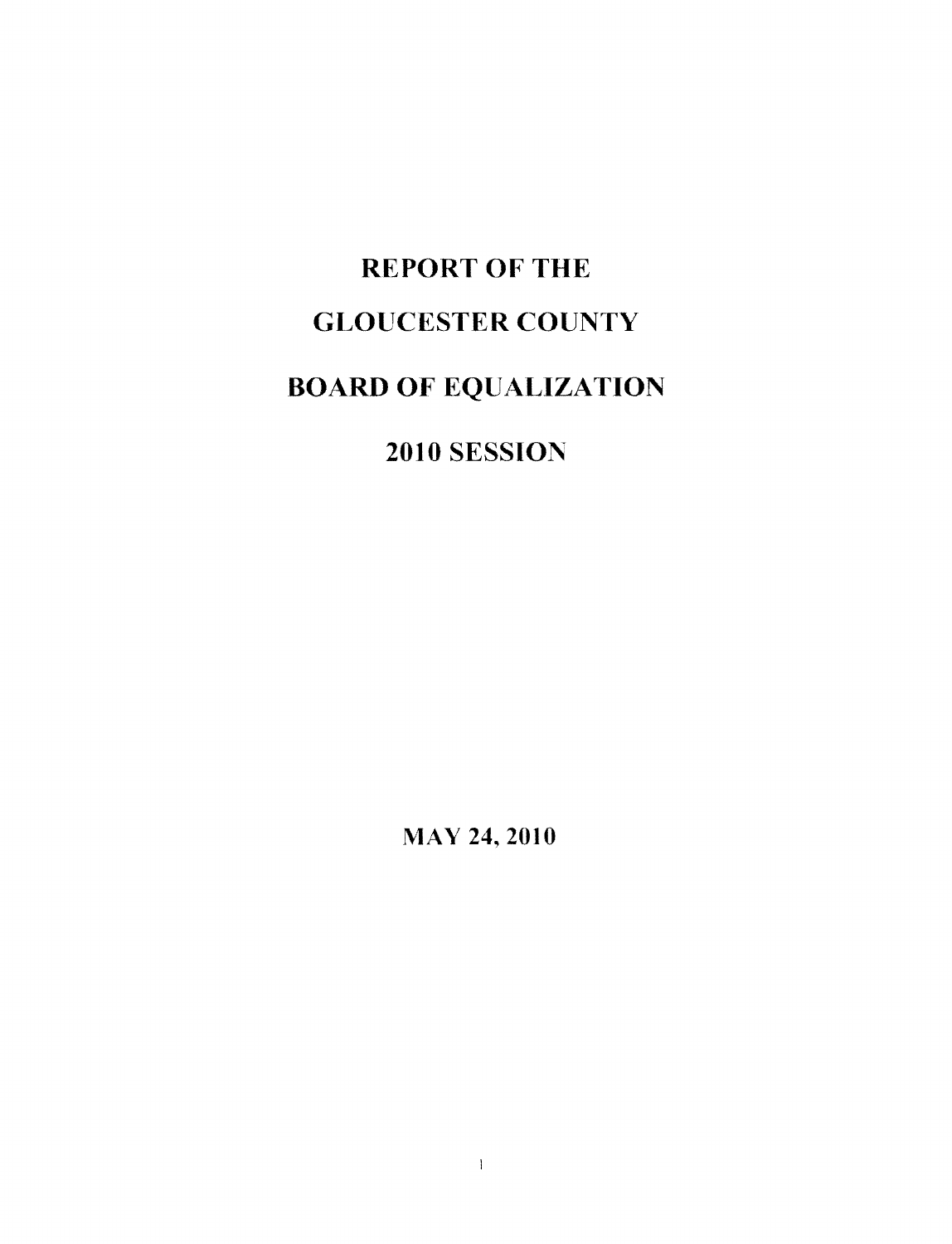### TABLE OF CONTENTS

| <b>Section I</b>  | <b>Members</b>             |
|-------------------|----------------------------|
| <b>Section II</b> | <b>Statistical Section</b> |

Section III Summary and Observations of the Board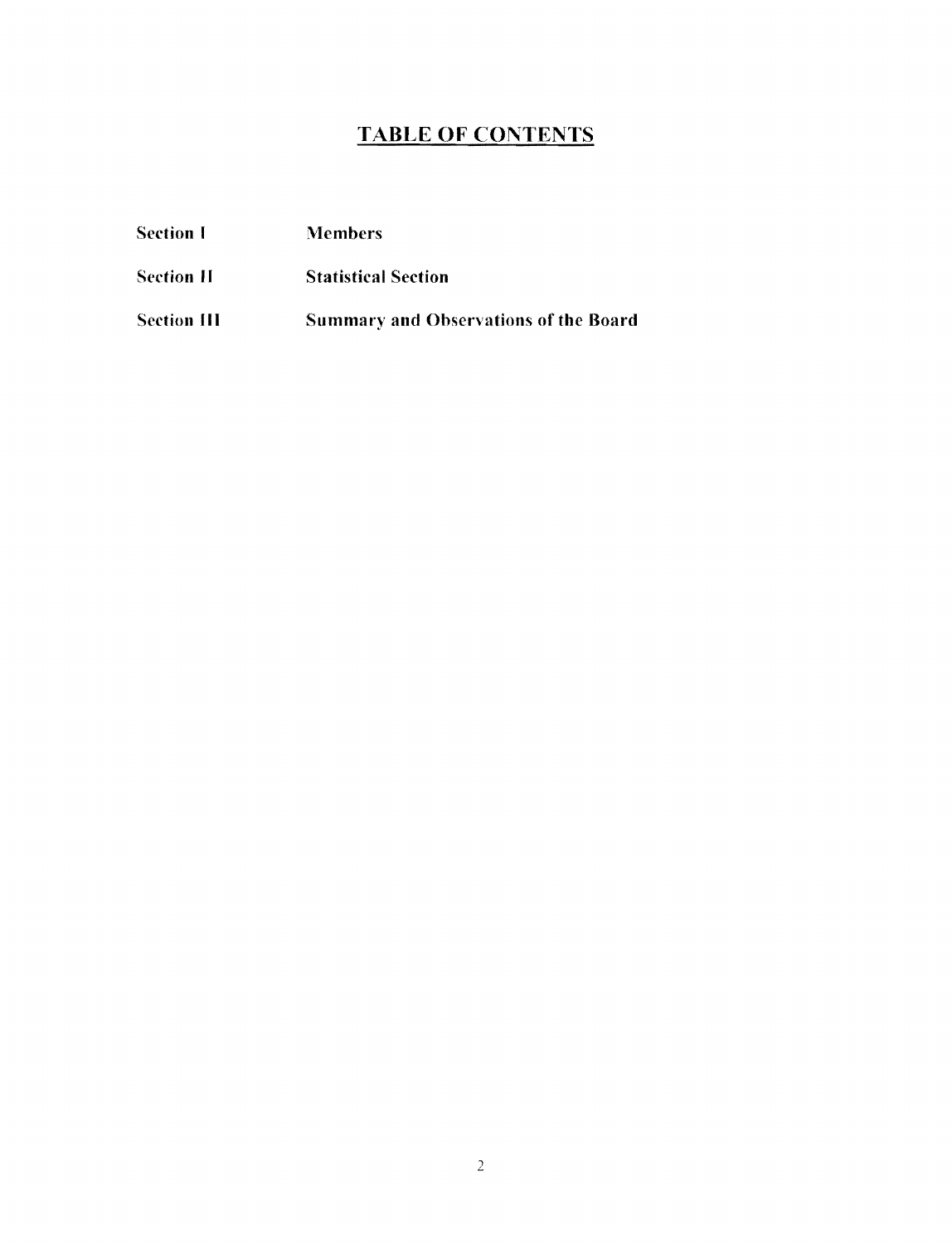#### SECTION **I**

#### **MEMBERSOFTHEBOARD**

| <b>Name</b>                                                                | Occupation                                                                              | Appointment<br>One year term |  |
|----------------------------------------------------------------------------|-----------------------------------------------------------------------------------------|------------------------------|--|
| Jennifer S. Patterson<br>P.O. Box 1093<br>Gloucester, VA 23061             | Appraiser/Assessor                                                                      |                              |  |
| Marshall W. Cook, III<br>P.O. Box 334<br>Hayes, VA 23072                   | Retail merchant,<br>owner and manager<br>of apartments, real<br>estate investor, farmer | Two year term                |  |
| William E. Fenstermacher<br>6710 Muggins Creek Rd.<br>Gloucester, VA 23061 | Builder and Construction<br>Project Manager                                             | Three year term              |  |
| Patricia J. Snyder (Chairman)<br>6595 Pocahontas Lane<br>Hayes, VA 23072   | <b>Real Estate Broker</b>                                                               | Three year term              |  |
| Daniel M. Stuck (Secretary)<br>P.O. Box 858<br>Gloucester, VA 23061        | Lawyer                                                                                  | Three year term              |  |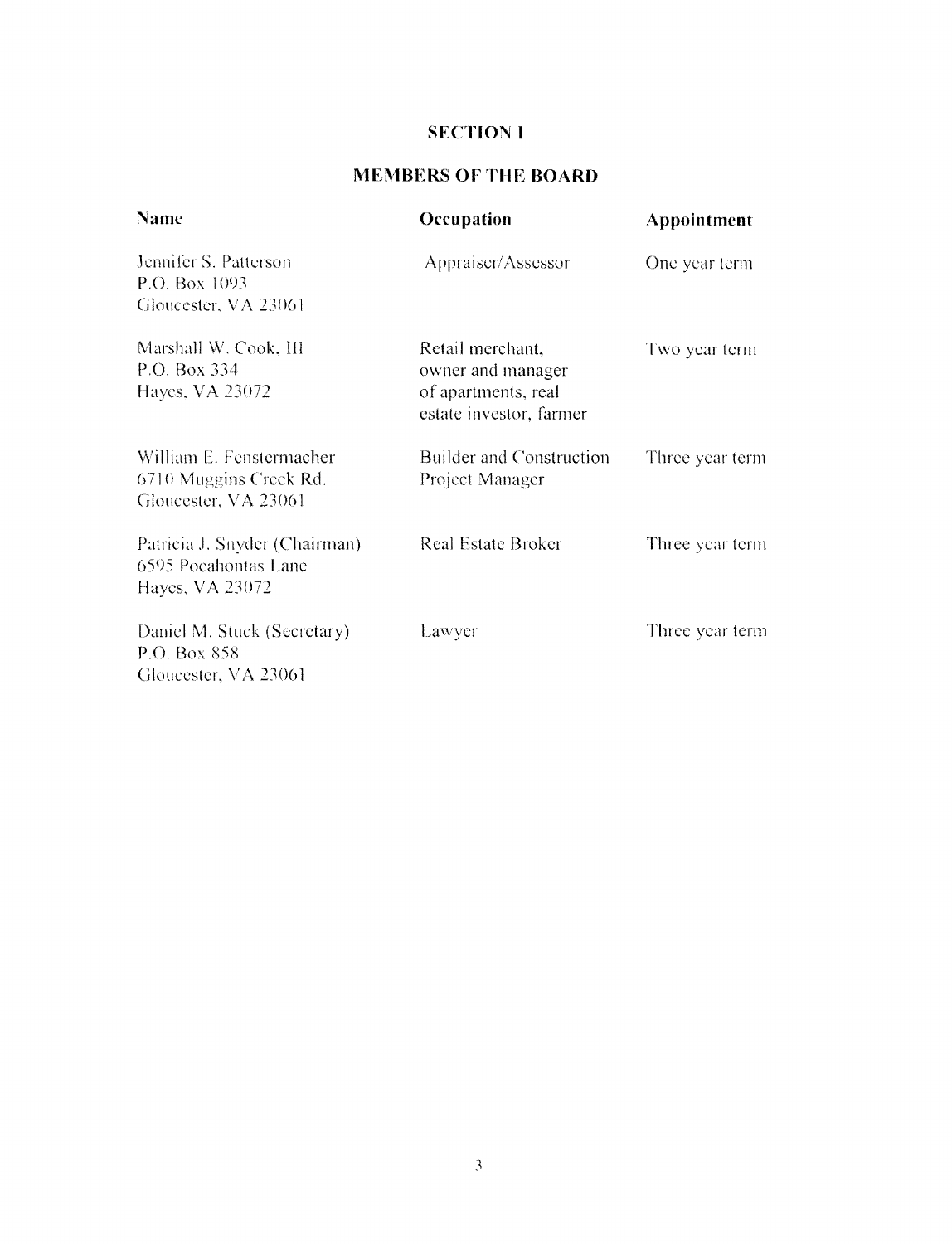#### **SECTION II**

#### **STATISTICAL SECTION**

- A. Total number of properties reviewed: 1,588
- B. Properties reviewed by property classification:

| Residential  | 1215     |
|--------------|----------|
| Commercial   | 53       |
| Multi-Family | 5        |
| Industrial   | $\theta$ |
| Land Use     | 309      |
| Exempt       | 6        |

C. Number of appeals where values changed:

| Reduced   | 981  |
|-----------|------|
| Increased | 38   |
| Total     | 1019 |

D. Changes by property classification:

|              | Reduced  | Increased        | Total    | Net Value Change |
|--------------|----------|------------------|----------|------------------|
| Residential  | 746      | 28               | 774      | (S66, 247, 220)  |
| Commercial   | 38       |                  | 39       | $($ \$4,854,200) |
| Multi-Family | 4        | $\left( \right)$ | 4        | \$245,600<br>€   |
| Industrial   | $\theta$ | $\left( \right)$ | $\theta$ | $\Omega$         |
| Land Use     | 188      | 9                | 197      | (\$16,098,950)   |
| Exempt       | 5        | $\left( \right)$ | 5        | \$219,900)       |
|              |          |                  |          |                  |

E. Net Value Change for all properties reviewed: (\$87,665,870)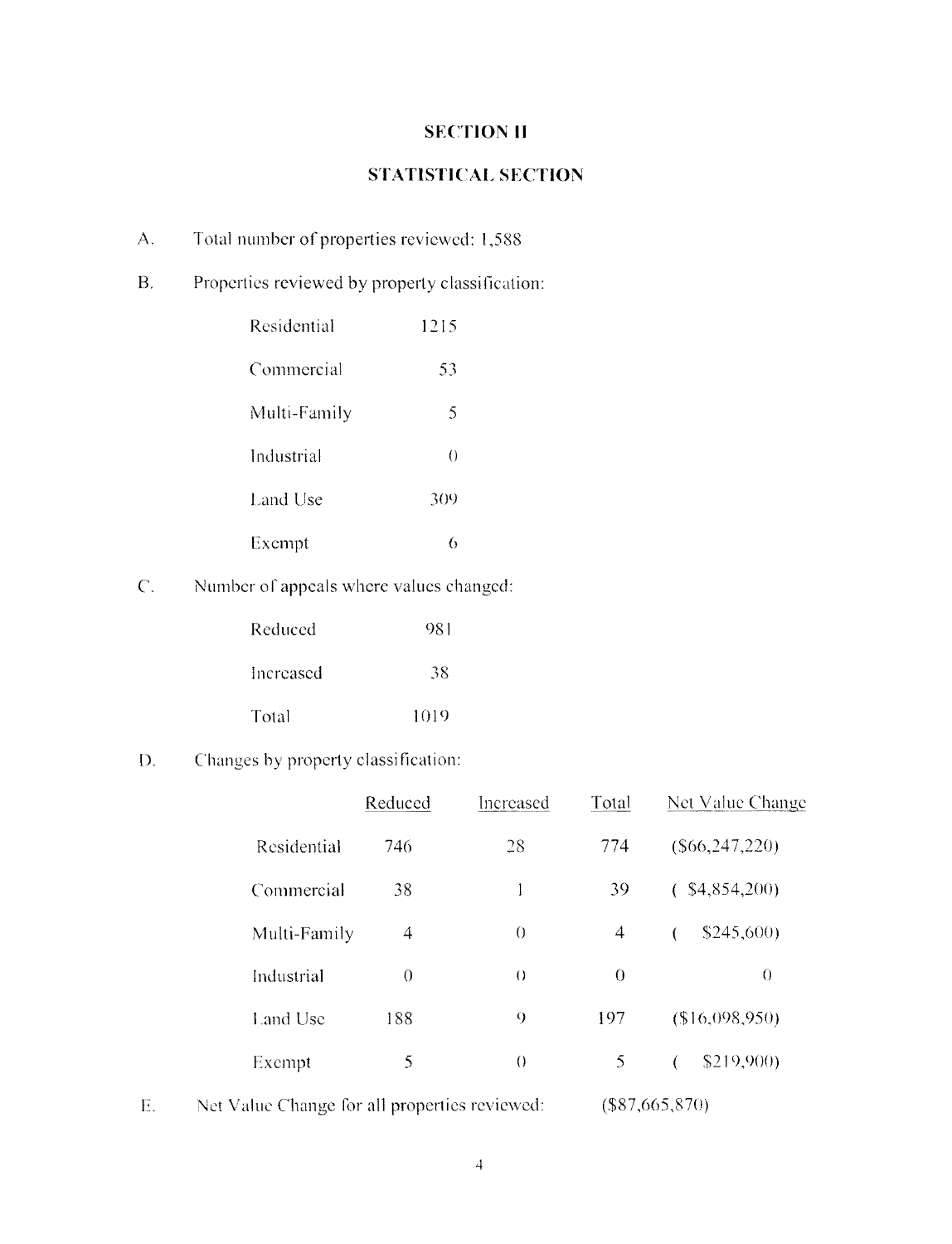#### **SECTION III**

#### **SUMMARY AND OBSERVATIONS OF THE BOARD**

The work of the Board of Equalization began on February 26,  $2010$  when the Board met to receive the required state training and to organize, elect officers, and establish a meeting schedule. Due to state law advertising requirements, the first day the Board could sit to hear appeals of taxpayers was March 15,2010. From March 15 to May 4. the Board met on thirty-five days to hear appeals regarding 1,588 parcels. The Board met three additional days in May to approve minutes, to issue orders, to give properties increased as comparables an opportunity for a hearing, and to complete this report. Between March 15 and May 4, the Board averaged 45 cases per day over an eight to nine hour daily meeting schedule. This pace was demanded by the County ordinance based on the needs of the various departments to complete the land book and issue tax bills in time for the June tax billing.

The Board very much appreciates the assignment of two competent stafr, Pat Jeffers and Anita Parker, who worked long hours to ensure that the massive amount of papenvork generated by the taxpayer appeals could be managed and completed in a timely fashion for each day's hearings and to meet the required deadlines for issuance of decisions on each case. They both did yeomen's work in answering phone calls from citizens, scheduling and setting up the hearings of the Board and completing the minutes and the orders. The Board also appreciates the presence of the County Assessor or one of his staff during the hearings to provide information and support to the Board. Without the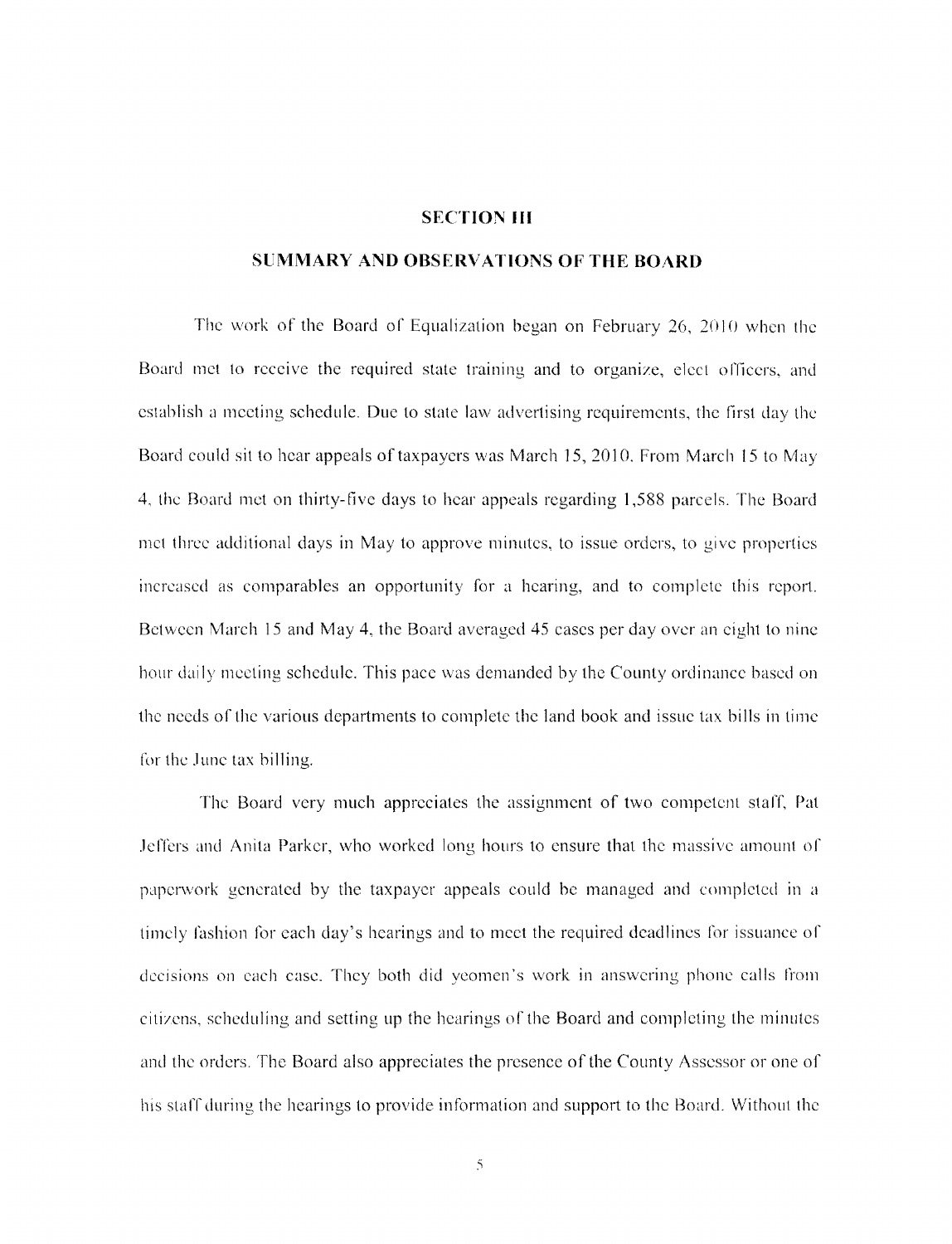diligence of the staff and the teamwork of the members of the Board, the Board could not have developed a system to successfully complete the hearing of such a large number of complaints within the deadlines imposed.

During the course of completing the 2010 Re-Assessment, it is obvious that the County has developed a number of very powerful tools that will be useful in the ongoing re-assessment process. The availability of very clear aerial photography, property line overlays and automated valuation models will, over time, greatly improve the accuracy of the assessing process and those tools enahled the Board to review citizen's complaints with ease and to quickly determine the facts involved in each appeal.

The ability to visually examine the properties enabled the Board to conclude, in 85% to 90% of the appeals presented, that there were clear errors in the assessment. Many property owners stated that they had attended the assessor's review hearings, but the information they submitted was either not accepted or not considered and after no change was made or no decision received, their only recourse was to appeal to the Board. Many of the cases that were appealed to the Board would have been resolved if adequate time had been allowed for the assessor's review. The Board strongly feels that real property assessment is a technical process that does not benefit from the involvement of elected officials. The Board believes that the 2010 Re-Assessment suffered from a lack of resources committed to the task, including specilically a lack of sufficient competent stalT and a lack of continuity in management. During the course of the review the Board developed a very strong consensus that many more errors in the 2010 Assessment still nced to be corrected and can be corrected by the County Assessor as factual and clcrical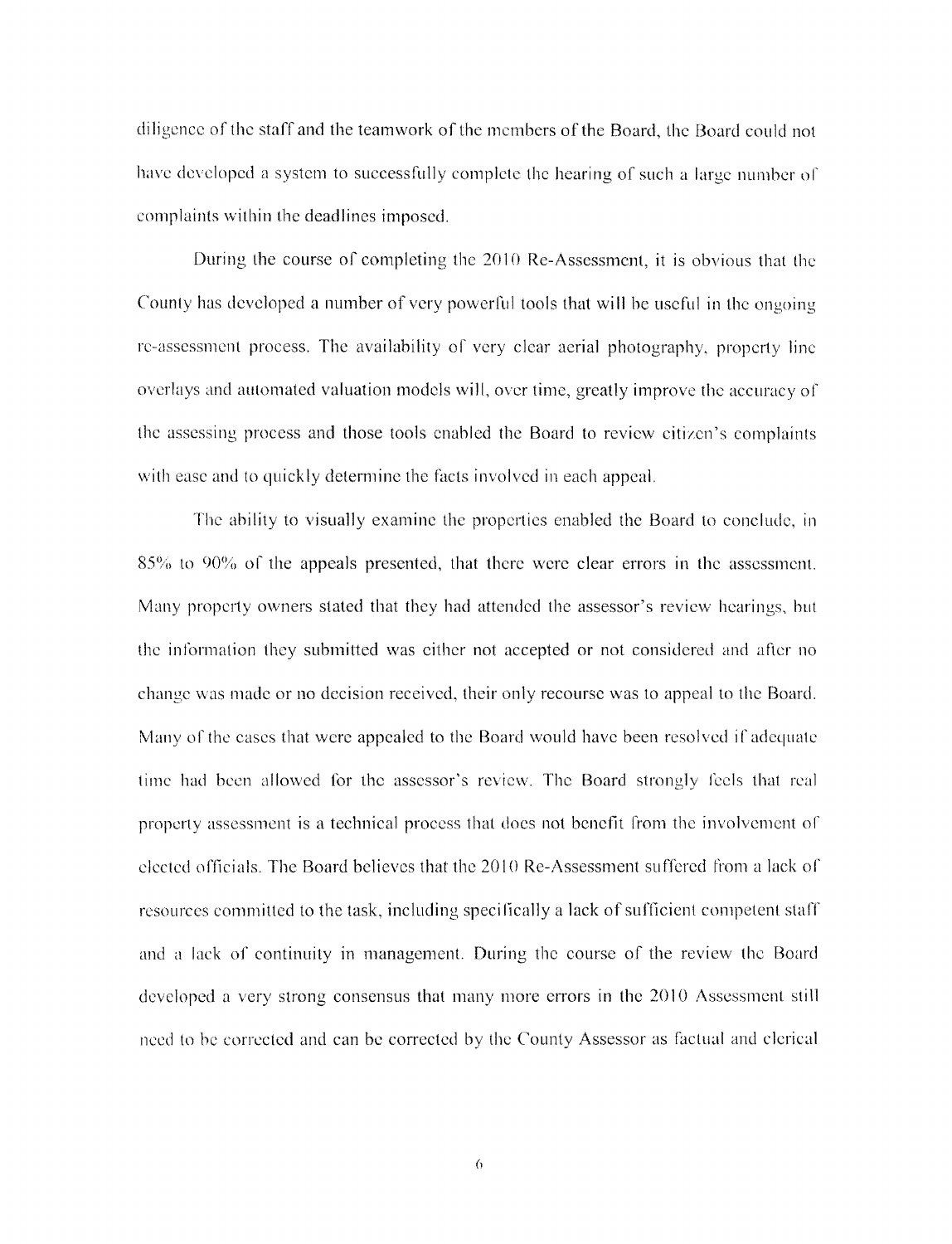errors. Due to the sheer number of appeals filed, the Board simply did not have the time to expand its review beyond the cases appealed.

Before listing what, in the Board's opinion, were the primary causes of the appeals filed, we want to mention one specific area that was not a significant causc of appeals. The housing valuation model developed during the course of the re-assessment appeared to consistently value residential structures and there were very few appeals of residential building values. Those appeals that did occur generally resulted from errors in the data entered into the assessment model and were quickly resolved once the correct information was substituted.

The valuations that were appealed to the Board resulted in most cases from of the following issues. The Board believes that attention to these issues will increase the accuracy of future assessments and correspondingly reduce the number of appeals filed:

(A) Errors in data contained in the assessment records of individual properties contributed to a significant number of assessment errors. If the data entered into a computerized assessing model is incorrect, then the assessment will also be incorrect. Errors in information about properties can only be corrected by diligent review of each individual record and, ultimately, a physical visit to verify the data. While aerial photographs and parcel overlays are valuable tools, they cannot completely replace the judgment of a competent assessing official.

(B) Related to data error, and perhaps only by way of additional emphasis, it is very important that all parcels in the county be reviewed by an assessor. The Board heard many cases where a personal review, even if only by examining aerial photographs, would have immediately resolved the appeal.

7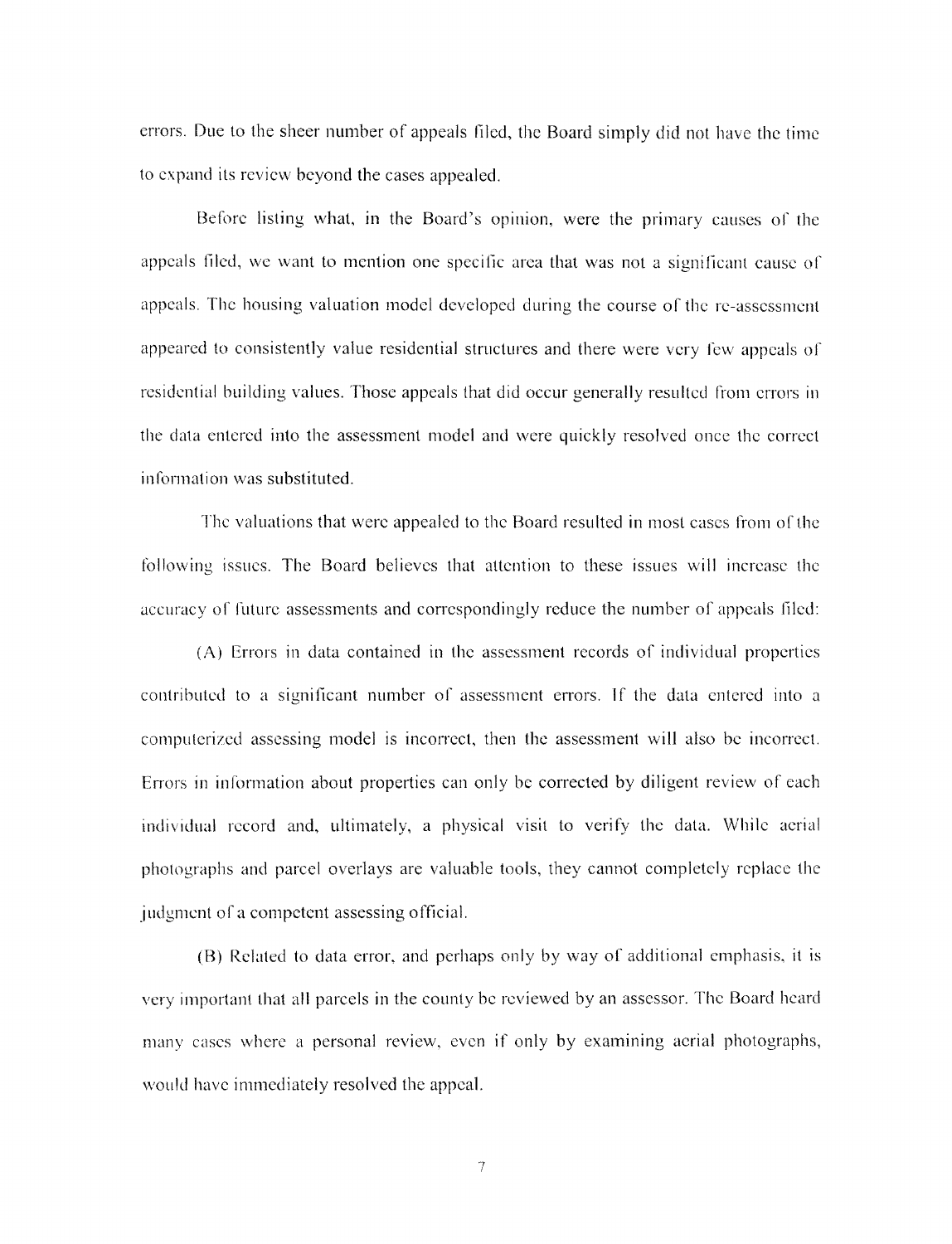(C) Valuation models used in the re-assessment process are not yet fully, and perhaps not properly, developed. The sense of the Board is that the attempt to create valuation models resulted in models that are too precise for the task. The number of parameters associated with certain models often produced values that did not seem to he reasonably related to the market. Some examples are:

(I) Many parcels of land that upon review were clearly not home siles were valued by the model as home sites because of size. The highest and best use of these properties was clearly not for residential purposes and in some cases residential lise would be impossible. Narrow rights-of-way and strips of land surrounding water bodies were often aggregated by the model and treated as building sites;

(2) The use of the National Inventory Wetlands Overlay and calculation of wetlands acreage based solely on that overlay produced incorrect valuations. The property line data overlaid on the aerial photography is not precise enough, nor is the overlay of the inventory precise enough, to justify classifying certain property as unusable based solely on the wetlands inventory. Many parcels actively farmed or in timber production were designated as wetlands and valued at minimal values. If property is being actively farmed or used for timber production, the valuation of it as unproductive wetland should be questioned.

(3) Waterfront property valuations were partially based on the distance from an estimated water depth overlaid on the aerial photography. Strange jogs in the water depth lines produced adjoining properties with vastly differing values. The Board does not believe these differences would be supported by market data. In addition, no consideration was given to the location of marsh or obstructions to water access located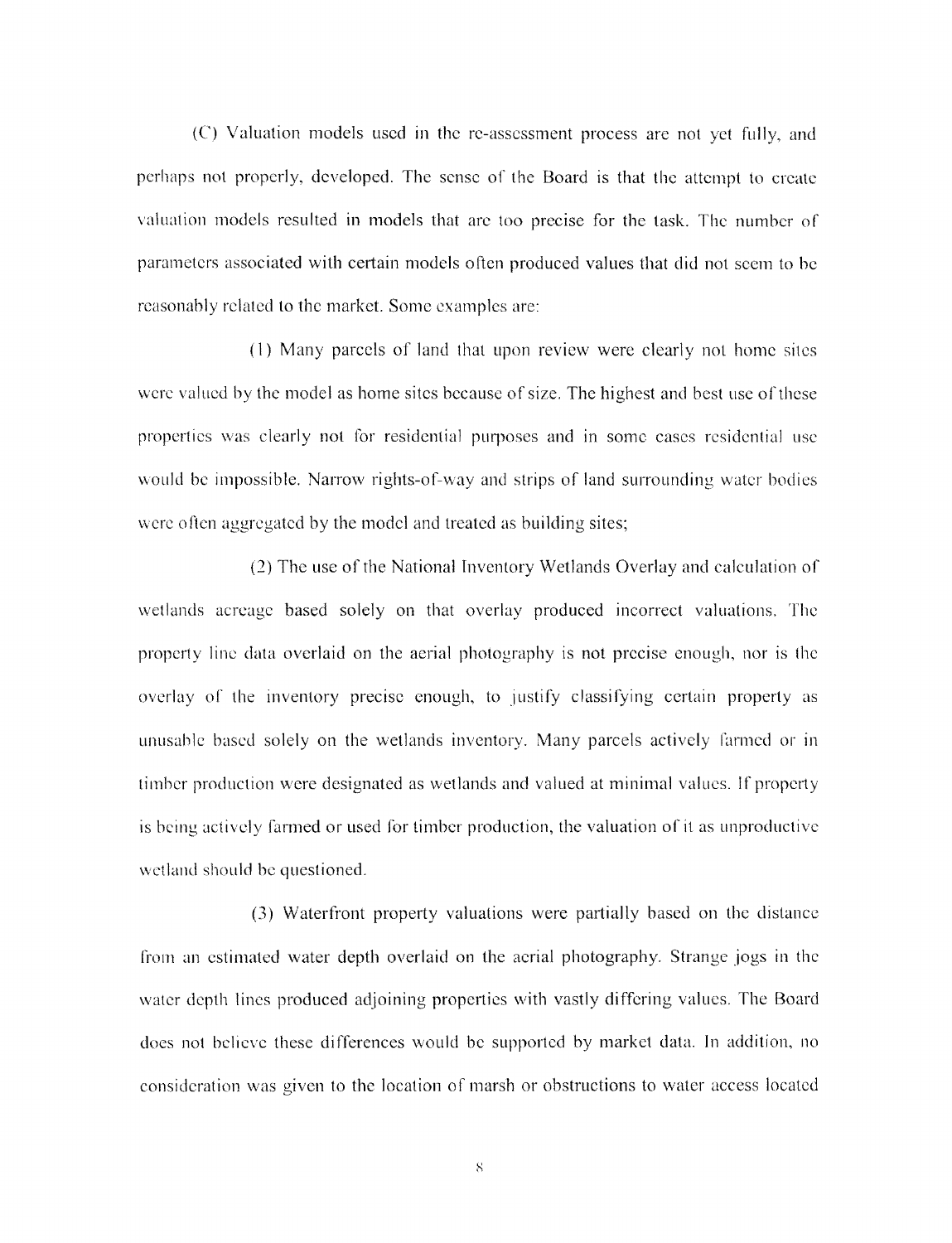on the property. For instance, waterfront property with virtually no water access except across marsh was not adjusted in value to differentiate it from property with unobstructed water access. Many properties were assigned waterfront values based on questionable frontage at the head waters of streams.

(4) Commercial land values based on distance from Route 17 did not appear to take into account road frontage, access, and visibility.

(5) Valuations of tilled land and land in forestry production varied throughout the county to an extent the Board does not believe can be explained by the market.

While valuation models can be of great usefulness, it is the Board's belief that much work needs to be done to correct and refine these models before the next reassessment is completed. The Board believes that consideration should be given to purchasing an existing mass appraisal model that has been time tested by others. The cost or such a purchase should be compared with the true cost of continuing to develop Gloucester specific valuation models.

(0) One isslle beyond the control of the county had a great impact on the reassessment process. The state of the economy and the real estate market at both the local and national level resulted in a lack of arm's length sales to fully develop pricing models. Large fluctuations in property values over the past four years created a difficult environment in which to carry out a general re-assessment. Although it may take some time for the real estate market to return to a degree of normalcy, future assessments should not be impacted to the same degree by this factor.

9